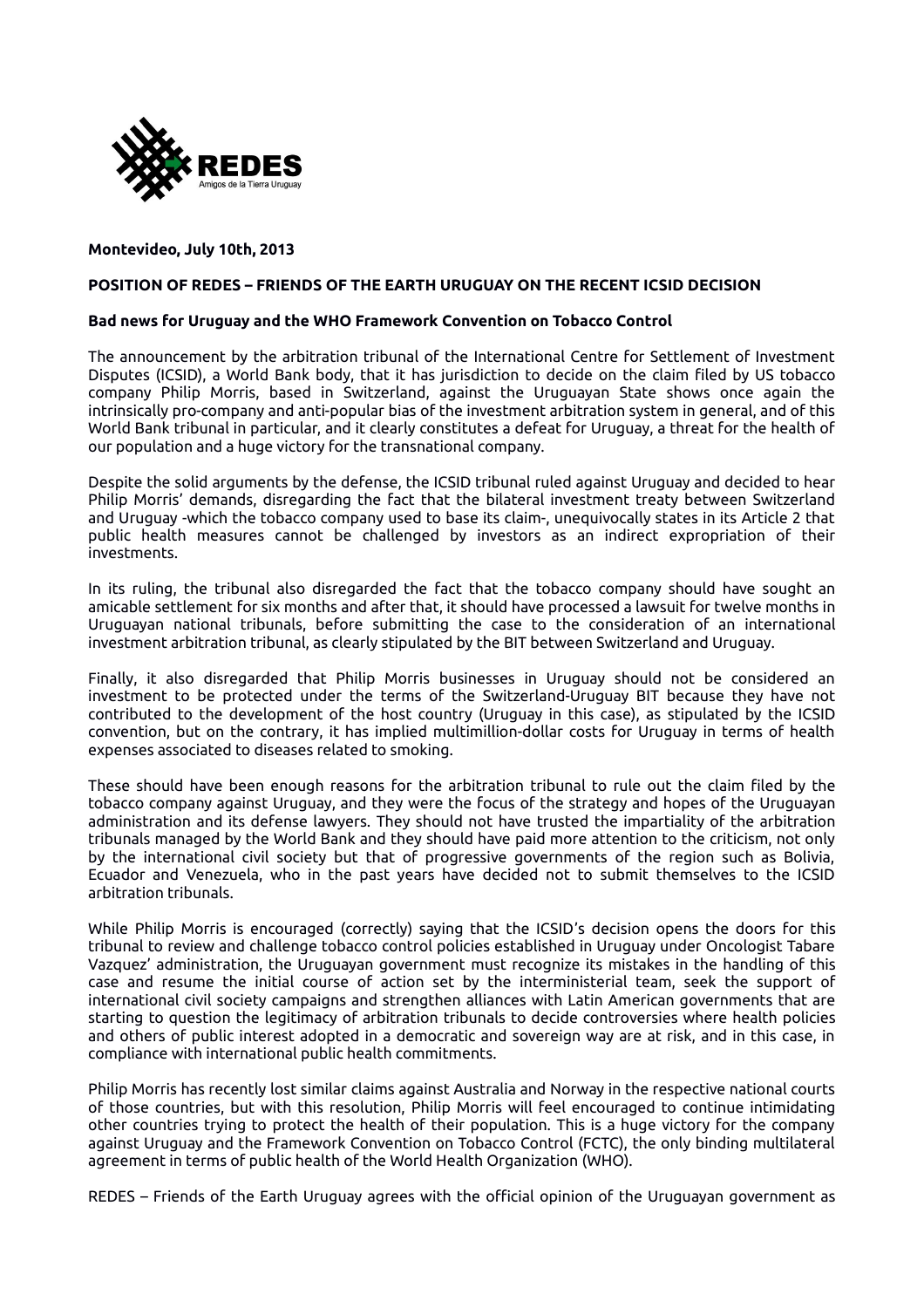quoted by EFE news agency, "the formal reasons filed by Uruguay (through the US Foley&Hoag law firm) for the ICSID to dismiss the case were strong". However, they were not enough, as we have been saying for a long time[1](#page-1-0) , and as the tribunal's ruling shows. In order to face the following stage of this process, and the growing threat of lawsuits such as this one against the Uruguayan State in the context of BITs signed especially in the 1990s by neoliberal administrations, and in the context of an exponential growth of foreign investments in the country, it is necessary to admit this defeat and the mistakes made instead of trying to disguise it as a "warm-up".

# **Strategy of Silence**

We consider that the official strategy through which information on the case was hidden was one of the decisive elements of this defeat. REDES—Friends of the Earth Uruguay requested information on the case several times and in a formal way, unsuccessfully. If we had had this information, we could have organized an international campaign to express civil society's support, and we could have submitted an *amicus curiae* (friends of the court) adding important arguments to those established by the Uruguayan defense for the court to make a decision contrary to the one it eventually made.

What is more, the Uruguayan government did not take advantage of the empathy of the global public opinion and of many governments with reference to our legislation against tobacco and its defense of sovereign rules, and of the solidarity and explicit support shown by governments at the 3rd Conference of the Parties (COP) to the FCTC held in Punta del Este, Uruguay, in November 2010, soon after Philip Morris filed its lawsuit against our country. Instead of using that empathy and explicit support to increase the pressure on the arbitration tribunal to dismiss the claim by the tobacco company, the official strategy was that of a self-imposed silence. Despite the global rejection against Philip Morris actions in this multilateral space, which grew hand in hand with its corporate attempts of challenging other FCTC signatory countries (claims against Australia and Norway in other fora) and against the convention, in the IV COP held in Seoul, South Korea, the Uruguayan delegation chose to remain silent.

At that moment the government should have clearly started to request international solidarity and support by other affected countries and the FCTC in its entirety against Philip Morris' lawsuit, proposing that the COP issued a statement or a message directly addressed to the ICSID arbitration tribunal, requesting it not to accept having jurisdiction to decide on this case and instead demanding that the FCTC itself be the one with jurisdiction to decide on this and other similar claims. A message of that kind, or even just the fact of addressing this issue at the 4<sup>th</sup> COP of the FCTC held last November in Seoul, South Korea, would have probably contributed to dissuade the arbitration tribunal from proceeding with the claim as it was now decided.

The Uruguayan government spokesperson is right when according to EFE says that "the experts (in this case the Foley&Hoag law firm) do not want to miss a test case such as this one". But certainly, the reasons why they do not want to miss them are less altruistic than that of imparting justice. All those law firms live and profit from this new industry represented by investment and transnational companies' claims against States, in which clearly they are a stakeholder and a key factor of their proliferation. The "experts" take turns working as lawyers representing investors and transnational companies; as defense lawyers of the governments and also as court arbitrators $^2$  $^2$ . An example of this is that of the ICSID arbitrator inexplicably chosen by Uruguay, James Crawford, who at least until March 2012 worked as a plaintiff lawyer against the Republic of Ecuador, representing US oil company Chevron.

And the Uruguayan Pro-Secretary of the Presidency is also right when he says that "we need to prepare ourselves for a long trial that will likely end by the end of 2015". Uruguay will now have to continue paying for arbitration costs, estimated by the United Nations Conference on Trade and Development (UNCTAD) in 8 million dollars on average for each of the parties. Now more than ever, Uruguay faces the risk of having to pay a large amount of money to Philip Morris. The company is demanding 2 billion dollars, approximately 5 per cent of the national GDP.

## **An opportunity to set the right direction**

Nevertheless, REDES – FoE Uruguay considers the Uruguayan government has once again the opportunity to set the right direction and strongly face the attempts by the transnational tobacco company disguised as a Swiss company, where its headquarters are located, only to file its claim on the basis of the Bilateral Investment Treaty signed between Uruguay and Switzerland. If this was a football match, we would say

<span id="page-1-0"></span><sup>1</sup> [www.redes.org.uy](http://www.redes.org.uy/) www.radiomundoreal.fm

<span id="page-1-1"></span><sup>2</sup> Eberhardt Pia and Olivet Cecilia, When Injustice is a Business, CEO and TNI, November 2012